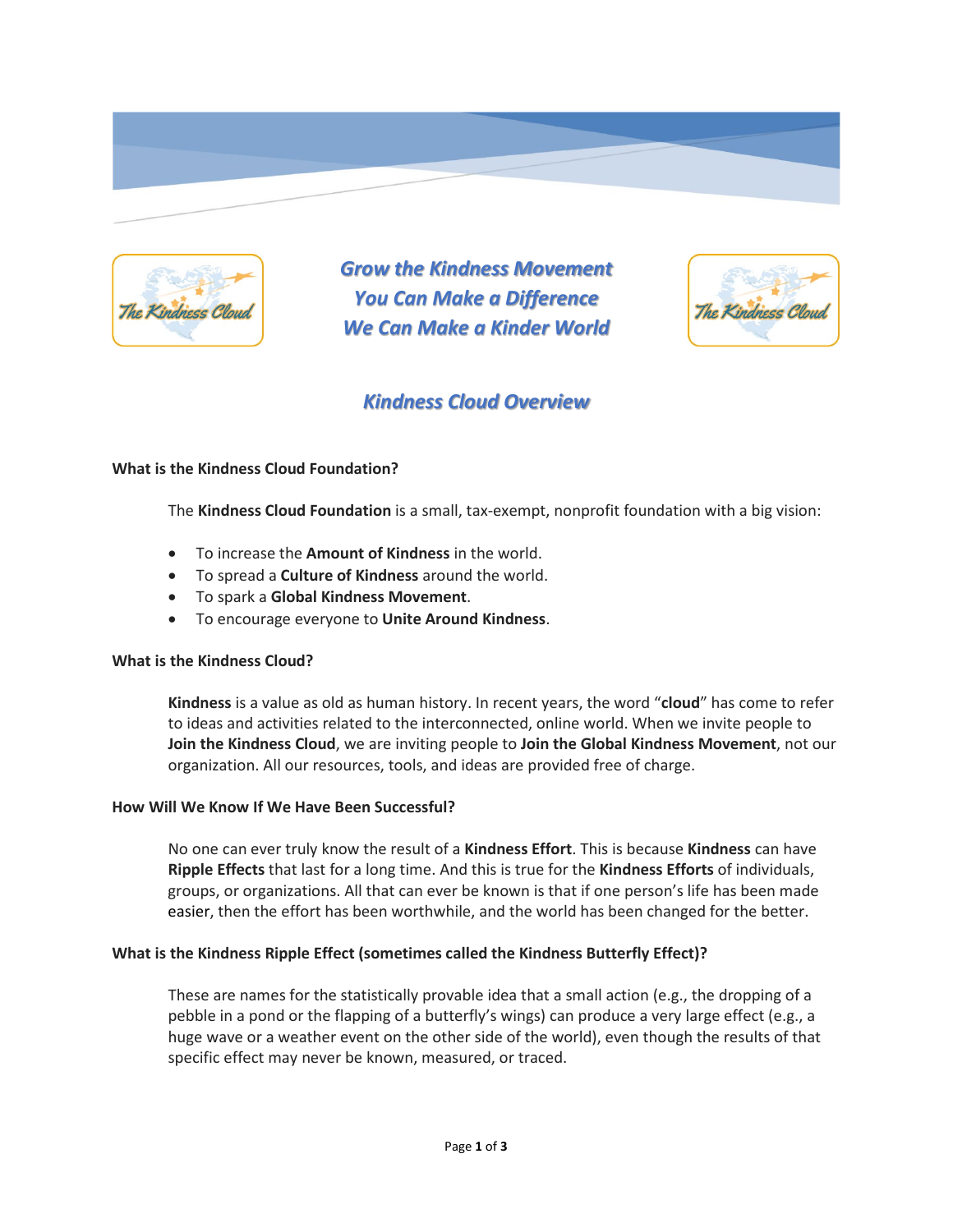#### **What Can People Do?**

Everyone already has the **Power of Kindness**. Everyone is already on their own **Kindness Path**. Anyone can answer a **Kindness Call to Action**. Anyone can help to **Create a Kinder World**. And this is true for people, groups, and communities, for schools at any level, and for both for-profit and nonprofit organizations.

#### **What Does It Mean to Be on a Kindness Path?**

There are **Different Kinds of Kindness**, and they are often called **Steps Along a Kindness Path**. Most importantly, a **Kindness Path Never Ends**. It is a **Lifetime** or an **Organizational Experience**.

The first **Kinds of Kindness Steps** (**Self-Kindness**, **Acts of Kindness for Others**, and **Creating Kindness Communities**) are for the **Direct Benefit of the Recipients**. This is how most people think of **Kindness** and what most people do. These steps are often called **Retail Kindness**.

The other **Kinds of Kindness Steps** (**Teach Kindness**, **Spread Kindness Forward**, and **Lead Kindness Projects**) are called **Wholesale Kindness**. In simplest terms, **Retail Kindness** is directed at **Being Kind to People**, whereas **Wholesale Kindness** is directed at creating more or broader **Kindness Institutions or Activities**, which would then lead to **More Kindness Benefitting More People**.

In fact, there are many **Kindness Steps** along any **Kindness Path**, and the world needs both **Retail**  and **Wholesale Kindness**.

#### **What are Some Ways to Get Started?**

Besides doing specific **Acts of Retail Kindness**, like donating money, providing food or shelter, giving clothing or other necessities, or creating organizations to do these things – which we strongly encourage – there are an unlimited number of ways to **Spread a Culture of Kindness**. The activity itself may not seem to be related to **Kindness** (e.g., teaching an online class on any subject), but the teaching activity itself is part of the **Process of Kindness**.

People, groups, and organizations interested in an area, such as **Alleviating Hunger**, can unite around a common cause, from sharing stories to working together. In this time of trial and dislocation, more and more schools, companies, and groups are sponsoring and encouraging people to engage in **Kindness Projects**.

Imagine if more groups, communities, and companies engaged in and shared their stories of **Different Kinds of Kindness** activities, projects, and steps. This would inspire others and would increase the amount of **Kindness** in the world. The possibilities are endless, and this would create a huge **Kindness Ripple Effect**.

There is no one size fits all. Not only will every **Kindness Path** be different, but within your own **Kindness Campaign** you will have different components and contexts. You may, for example, treat your family differently from your friends. And you can **Share Your Kindness** stories forward to encourage others.